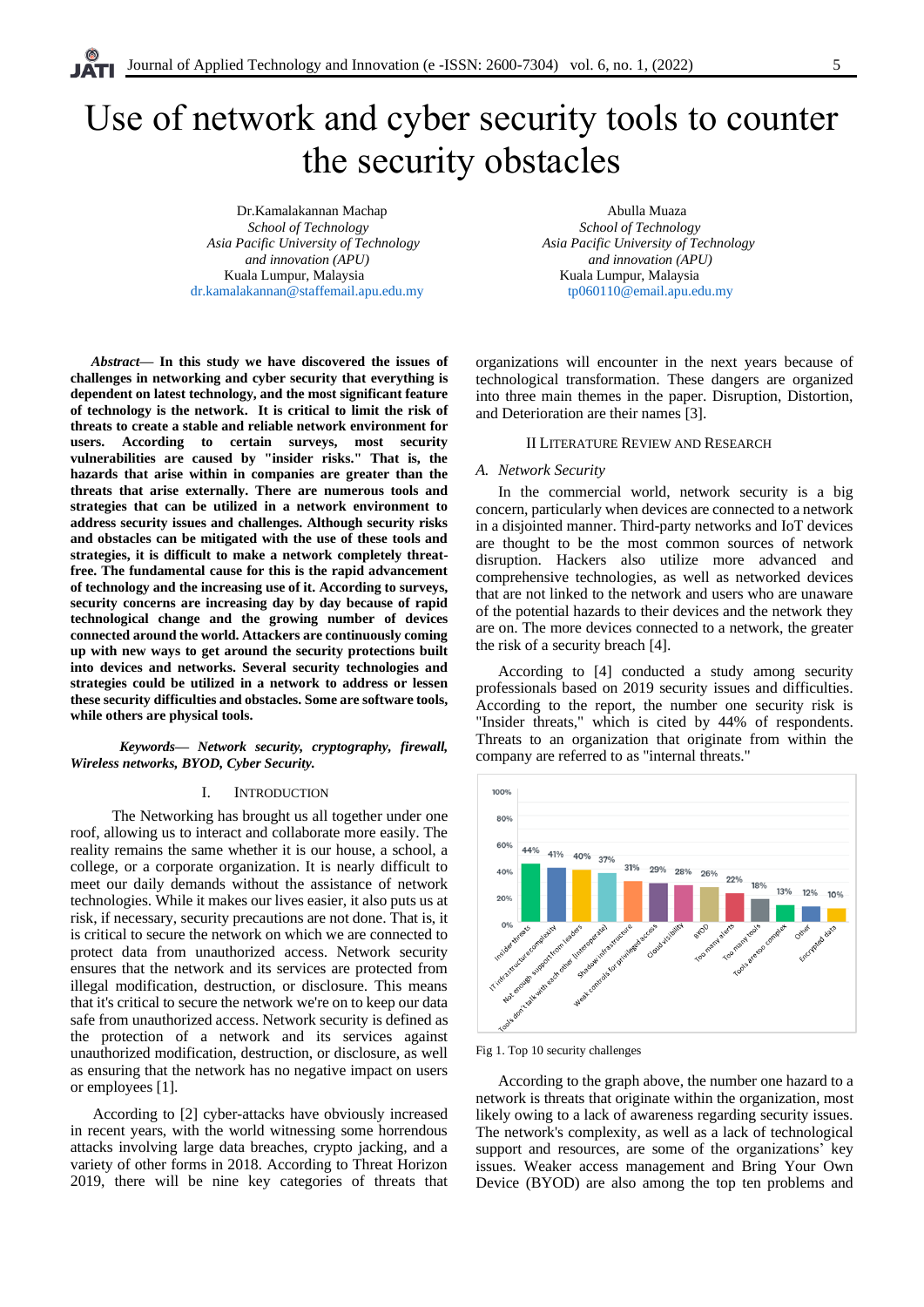challenges. BYOD (bring your own device) is becoming more popular in schools, universities, and businesses, yet it is well recognized that BYOD increases the risk of data theft and virus infection [5].

### *B. Wormhole attacks*

In wireless networks, a wormhole assault is a typical occurrence. It is a risky attack in which two attackers strategically position themselves in the network to listen to the network to obtain wireless information [6]. The attackers' strong positioning in the network.



Fig 2. How attackers locate in the network.

## *C. Eavesdropping Attacks*

This is a dangerous sort of assault that primarily targets wireless sensor networks. The attacker obtains confidential and private information from a weakened connection by installing network monitoring software that captures data as it is transmitted in this type of attack.

Aside from the active and passive security challenges described above, there are other factors that might affect a network's security, such as physical security. When everyone is focused on cyber dangers, it's crucial not to overlook the data's physical security [7].

# III. SECURITY TOOLS AND TECHNIQUES

A network manager's most significant and critical responsibility is to protect the company's data. This information could include personal and confidential information about the company, its employees, and its customers. Another thing to remember is that the sort of treat differs according on the type of business, the network's design, and its security. As a result, it's critical to carefully select the best and most appropriate security tools and procedures for the Network. One of these tools or strategies cannot be relied upon solely by a firm or organization [8]. The important thing to remember is that practically every security technique can and will fail at some point, whether due to design flaws, poor implementation, or human error. As a result, you shouldn't count on a single tool to save you from calamity.

# *A. Cryptography*

One of the most extensively used techniques for safeguarding information and services is cryptography. "Secret writing" is the term used in Greek cryptography. It is feasible to encrypt data transported from one node to another and decode the data at the receiving end using cryptography. This eliminates the possibility of data theft during transmission [9]. Cryptography technology is utilised in thousands of applications, including social media apps like WhatsApp and Viber. Currently, billions of individuals use this feature in their apps all over the world, though the majority are unaware of it [10].



Fig 3. How Cryptography works

## *B. Firewall*

Another security strategy that may be applied in the network to secure data using router settings is packet filtering. By default, the router permits all types of data to flow freely in and out of the organization's network. We can define what kind of access is allowed for outside the network to access the internal network by turning on the router's ACL (Access Control List). Packet filtering has the drawback of not being able to confirm that the source address is what it claims to be. As a result, multiple layers of packet filters are required to localize traffic [9].



Fig 4. How packet filtering is done by the router

## *C. Use tools with simulated data*

As most of the official and important communication are conducted through emails, it's very important to have an email security system. Email security detects and filters questionable email, warning the user that opening it could be dangerous. Most email clients and service providers, such as Microsoft (Office365) and Google (Gmail), employ this technology to identify potentially harmful emails and block them. Phishing using emails is one of the most common ways for hackers to obtain users' personal and confidential information.

| Create a policy to protect against<br>impersonation-based attacks. | Decide if you want to use mailbox intelligence                                                                                                                                                             |
|--------------------------------------------------------------------|------------------------------------------------------------------------------------------------------------------------------------------------------------------------------------------------------------|
| Name your policy                                                   | Mailbox intelligence analyzes your cloud-based users' mail flow patterns to determine whic<br>most often. This helps us more easily identify when an email message might be from an att<br>those contacts. |
| Add users to protect                                               | Learn more about mailbox intelligence<br>Enable mailbox intelligence?                                                                                                                                      |
| Add domains to protect                                             | On                                                                                                                                                                                                         |
| <b>Choose actions</b>                                              | Next<br>Cancel<br><b>Back</b>                                                                                                                                                                              |
| Mailbox intelligence                                               |                                                                                                                                                                                                            |

Fig 5. Office365 Mail box intelligence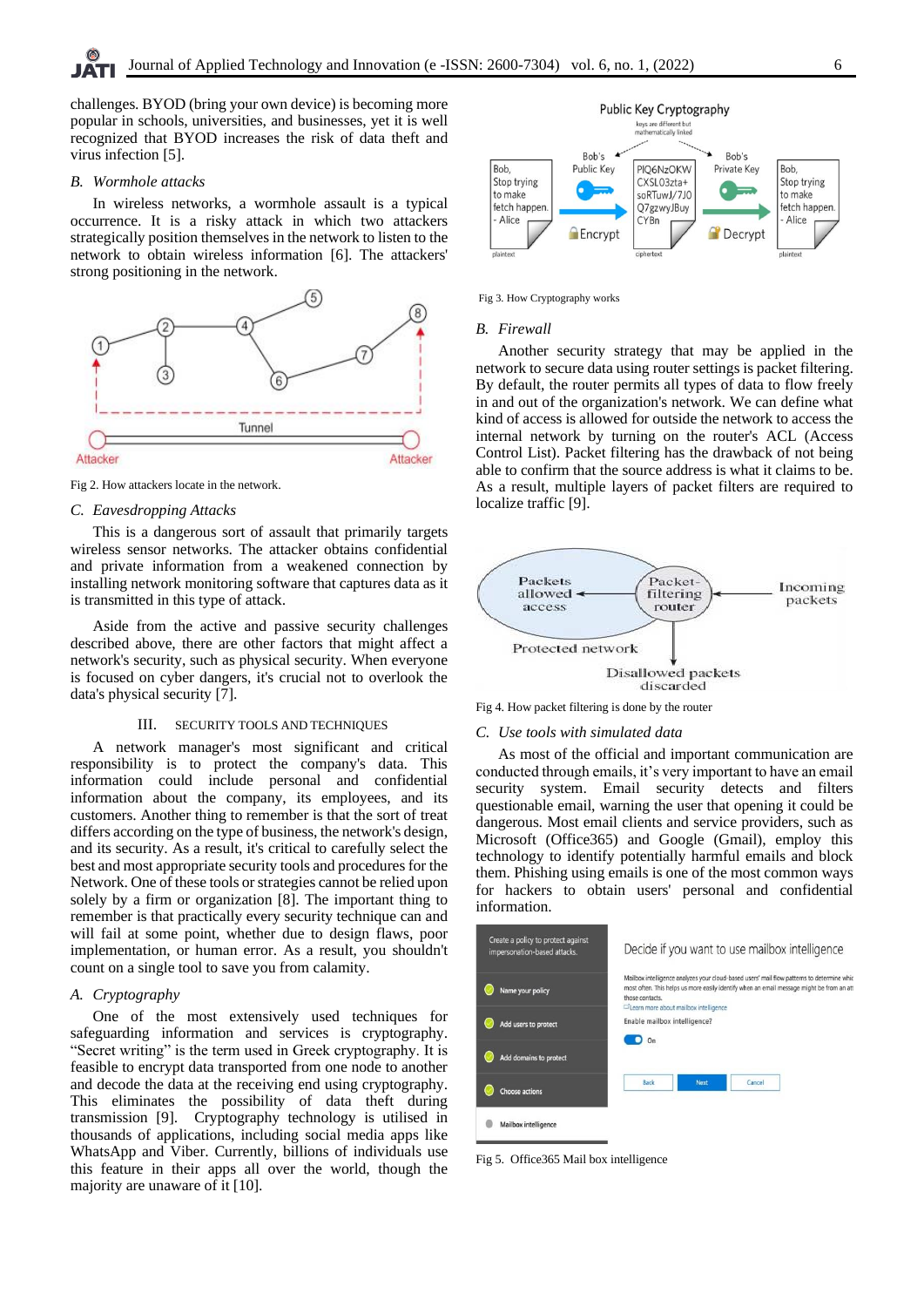A firewall is one of the most effective hardware tools for protecting a network from both external and internal threats. Intrusion detection and prevention, bandwidth and access control, VPN, content filtering, anti-spam, and other features are included in the latest firewalls.

If BYOD (bring your own device) services are available, connect filtering and bandwidth management are two very important functions for schools and universities. The bandwidth will be affected when more devices join to the network, however the problem can be mitigated by using the bandwidth management option. Students can be protected against infidelity and undesired content by using content screening [11].

|                | $-07$<br>The Latest Alert Logs |          |          |                               |                 |               |  |  |  |
|----------------|--------------------------------|----------|----------|-------------------------------|-----------------|---------------|--|--|--|
| 표              | Time                           | Priority | Category | Message                       | Source          | Destination   |  |  |  |
|                | 2020-09-21 16 alert            |          | user     | Failed loain a                | 195.230.113.241 | 192.168.100.2 |  |  |  |
| $\overline{2}$ | 2020-09-21 16 alert            |          | user     | Fail loain atte               | 195.230.113.241 |               |  |  |  |
| 3              | 2020-09-21 16 alert            |          | user     | Failed login a   69.1.3.244   |                 | 192.168.100.2 |  |  |  |
| 4              | 2020-09-21 16 alert            |          | user     | Failed login a 2.89.99.164    |                 | 192 168 100 2 |  |  |  |
| 5              | 2020-09-21 16   alert          |          | user     | Fail login atte   2.89.99.164 |                 |               |  |  |  |

Fig 6. Alerts of a firewall with details

## *E. Simulation tools.*

An online simulator is used to test how cryptography works. To begin, the system generates two random keys that will be used as the public and private keys. The message is subsequently encoded with the encryption key and sent to the recipient. When the receiver receives the communication as an encrypted message, the decryption code is used to decode it [11]. A screenshot of the simulation is shown below.



Fig 7. Public-Key encryption demonstration

The Huawei HG8247H router is utilized in this simulation. The goal of this simulation is to prevent some external addresses from being accessed. To do so, first enter the device's mac address into the router, and then create a rule to block the address. The device is added to the rule after it has been created. This will prevent the user from visiting the address.

| <b>Prohibited Websites</b> |      |                    | Set |
|----------------------------|------|--------------------|-----|
| * kahoot it                |      |                    |     |
| www.kahoot.com             |      |                    |     |
| $<<$ < 1/1 > >>            | Page | Go                 |     |
| <b>Binding Device List</b> |      |                    |     |
| <b>Device</b>              |      | <b>Description</b> |     |
| 34:f3:9a:ba:ef:96          |      | MySystem           |     |

Fig 8. Prohibited address is entered

In this test, the live firewall configuration in one of the schools that allows students to bring their own devices to class. Because this firewall is primarily utilized to deliver services to two types of users (staff and students), two separate rules were designed based on the management's requirements. All social networking platforms are, in general, prohibited by the application filtering module. This means that no device connected to the school network will be able to access social media sites like Facebook, Twitter, or WhatsApp. The displays below demonstrate how various configurations are made in the firewall.

| <b>Q</b> Add |                     | Folt Remove Activate & Inactivate A Move |                                          |                |        |                    |           |            |             |                 |            |                       |
|--------------|---------------------|------------------------------------------|------------------------------------------|----------------|--------|--------------------|-----------|------------|-------------|-----------------|------------|-----------------------|
|              | $\pm$ $\sim$ Status | User                                     | Schedule                                 | Incoming       | Source | <b>Destination</b> | DSCP Code | Service    | Source Port | Next Hop        | DSCP Marki | SNAT                  |
|              |                     | any                                      | none                                     | any Exclud     | ony    | siptesterip        | any       | any        | any         | asipgateway     | preserve   | outpoing-interf       |
|              |                     | any                                      | none                                     | any [Exclud    | apbx   | asioserver         | CITY      | any        | any         | asipgateway     | oreserve   | outgoing-interf       |
|              |                     | any                                      | none                                     | alon3<br>---   | any    | any                | criv      | any        | any         | awan2<br>------ | oreserve   | outgoing-interf       |
| 4            |                     | any                                      | none                                     | alon2<br>----  | ony    | CITY               | on        | any        | any         | awon2<br>----   | oreserve   | outgoing-interf       |
|              |                     | any                                      | none                                     | aloni<br>----- | ony    | any                | any       | <b>any</b> | any         | awan<br>----    | preserve   | outgoing-interf       |
| $\sqrt{2}$   | Page                |                                          | of $1 \rightarrow$ $\rightarrow$ Show 50 | v items        |        |                    |           |            |             |                 |            | Displaying 1 - 5 of 5 |

Fig 9. How networks are distributed

| ve Connouration                                                                             |   |                     |                 |                        |                           |                |                |      |                        |           |               |               |
|---------------------------------------------------------------------------------------------|---|---------------------|-----------------|------------------------|---------------------------|----------------|----------------|------|------------------------|-----------|---------------|---------------|
| Allow Asymmetrical Route                                                                    |   |                     |                 |                        |                           |                |                |      |                        |           |               |               |
| <b>Add Z</b> Edit <b>Remove Q</b> Activate <b>Q</b> Inactivate <b>N</b> Move <b>C</b> Clone |   |                     |                 |                        |                           |                |                |      |                        |           |               |               |
| Prio Sta                                                                                    |   | Name                | From            | To                     | IPv4 Source               | IPv4 Destin    | Service        | User | Schedule               | Act., Log |               | UTM Profile   |
| ĩ.                                                                                          |   | TestSP              | <b>A</b> OPT    | any (Exclud asipserver |                           | a sip-ext-ip   | any            | any  | none                   | glow no   |               |               |
| $\hat{z}$                                                                                   | 0 | AllowAllExcessOutb  | <b>ADMZ</b>     |                        | any [Biclud aseethawo     | ony            | any            | any  | none                   | allow log |               |               |
| 3                                                                                           | 0 | AllowAlExcessOutb   | <b>ALANT</b>    | any (Exclud  MasterMi  |                           | any            | any            | any  | none                   | allow log |               |               |
| 4                                                                                           | 9 | CLASSROOM           | <b>ANI</b>      |                        | any (Biclud = ALLOWYO any |                | onv            | onv  | none                   | allow no  |               | ۵             |
| 5                                                                                           | Θ | AllowSIP 3CX        | <b>A</b> OPT    | any (Biclud any        |                           | <b>spbx</b>    | onv            | onv  | none                   | allow no  |               |               |
| 6                                                                                           | 0 | LAN1 to SIP         | <b>RLANT</b>    | any (Exclud any        |                           | siptesterio    | <b>any</b>     | ony  | none                   | allow no  |               |               |
| 7                                                                                           | Q | <b>STAFFNETWORK</b> | <b>RLANT</b>    | any (Exclud any        |                           | any            | any            | ony  | none                   |           | allow log Lav |               |
| 8                                                                                           | 9 | STUDENTNETWORK      | =LAN2           | any (Exclud any        |                           | <b>any</b>     | any            | any  | none                   |           |               | ollow log LAY |
| ò                                                                                           | 0 | Allow2d             | WAN             | any (Exclud any        |                           | <b>42D1200</b> | <b>Any TCP</b> | any  | none                   | glow log  |               |               |
| 10                                                                                          | 0 | Allowdro            | WAN             | any (Biclud any        |                           | a DomainC      | <b>ARDP</b>    | anv  | none                   | glow log  |               |               |
| n                                                                                           | 0 | Allow3CX            | WAN             | any (Biclud any        |                           | <b>spbx</b>    | any            | anv  | none                   | allow no  |               |               |
| 12                                                                                          | 0 | BlockSocial7to4     | R <sub>LM</sub> | any (Biclud any        |                           | any            | onv            | onv  | sessionhours allow log |           |               |               |
| 13                                                                                          | 0 | LAN1_toZone         | LAN             | any (Biclud any        |                           | ₹ZD1200        | onv            | onv  | none                   | allow no  |               |               |
| $\mathbb{I}4$                                                                               |   | LAN1 to Device      | stant           | <b>IVWALL</b>          | ory                       | any            | anv            | anv  | none                   | allow no  |               |               |

Fig 10. Policy control for staff and students

Fig 10. shows how polices are created based on the user types. As highlighted on screenshot, there are content filtering rules created for classrooms, staff network as well as student network.





Fig 11. shows the alert which users get when because access to social media is blocked through firewall.

### IV. CONCLUSION

According to research and studies, technology is rapidly evolving, and the use of electronic devices in our everyday lives is expanding. As the use of these gadgets in our daily lives and work environments grows, the potential for security issues and challenges grows as well. Security threats from within and outside the company, attacks due to end user ignorance, and the way security measures are implemented in the network are some of the most typical concerns and challenges in the network. There are numerous tools and